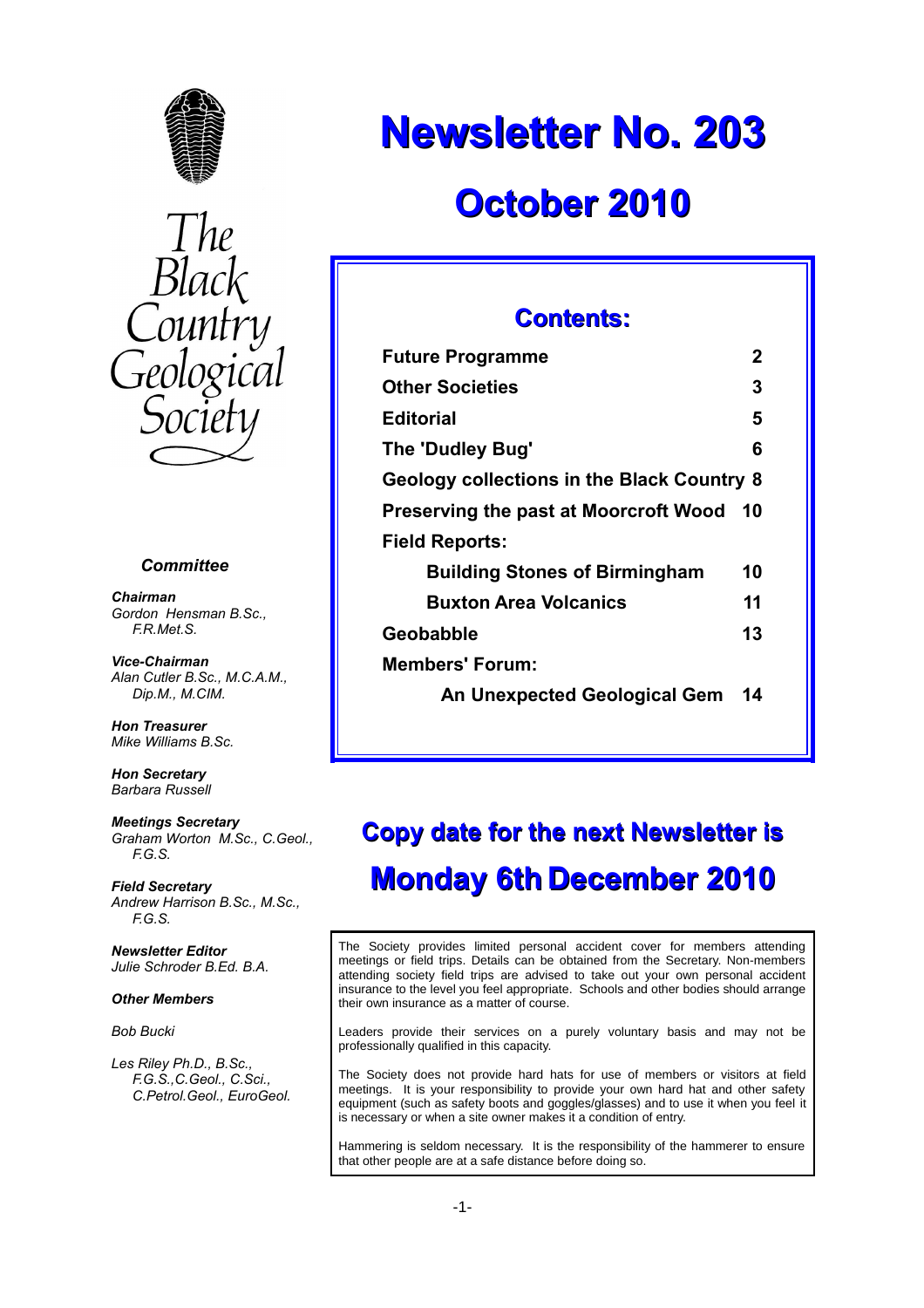#### **Future Programme**

#### **Lecture meetings are held at Dudley Museum & Art Gallery, St James's Road, Dudley, DY1 1HU. Tel. 01384 815575. 7.30 for 8 o'clock start unless stated otherwise.**

**Those wishing to attend field meetings please contact our Field Secretary, Andy Harrison, mobile: 07973 330706 or email: [andrew\\_harrison@urscorp.com](mailto:andrew_harrison@urscorp.com)**

**Monday 18th October** *(Indoor Meeting)* **Please note the changed date! Is Man's role in Climate Change significant? Speaker: Colin Knipe (Senior Partner, Johnson, Poole & Bloomer).** This is a joint meeting with the West Midlands Regional Group of the Geological Society. It will be a geological review of past climates and the processes that created them, with an eye to understanding what is happening to the climate now. The significance of human activities which add  $CO<sub>2</sub>$  to the atmosphere and natural additions of  $CO<sub>2</sub>$  to the atmosphere will be discussed and debated.

**Sunday 24th October** *(Geoconservation field work)* **Moorcroft Wood, 10am-12:30pm.** Meet at the Moorcroft Environment Centre, Hawkswood Drive, Moxley, Walsall, WS10 8GB. This is our first opportunity to become involved in a project to bring hidden geology to light, learning as we go about our local geological heritage. Please register your intention to take part with Andy Harrison *(contact details above)* or with Julia Morris *(further details in her item below, p.10).*

**Sunday 7th November** *(Field Meeting)* **Moorcroft Wood.** A guided walk in conjunction with the 'Black Country Living Landscape Community Involvement Programme'. Meet for a **10.00am start** at the Moorcroft Environment Centre, Hawkswood Drive, Moxley, Walsall, WS10 8GB. We will look at the natural history and discuss the many plans that are currently in development. *(Further details in Julia Morris' item below, p.10.)* Please contact Andy if you intend to take part *(contact details above).*

**Wednesday 24th November** *(Geoconservation field work)* **Wren's Nest:** Scrub clearance in the quarry or fossil trench. Details are to be confirmed once it's known how many are interested. Please contact Andy if you would like to help *(contact details above).*

**Monday 29th November** *(Indoor Meeting, 7.00 for 7.30 start)* **BCGS Members' Evening and Christmas Social.** We are now taking offers of short talks and displays for the meeting. Refreshments will as usual be provided in the convivial atmosphere of the festive season. This is the annual opportunity for members to make their contributions: either share your experiences in a short presentation, or bring along specimens, photos etc. for display and discussion.

**Monday 17th January 2011** *(Indoor Meeting)* **The new acquisition of the Wenlock Edge quarries. Speaker: Peter Carty,** National Trust Countryside Property Manager, Carding Mill Valley. Peter will talk about their plans, and the joint working proposals for Wren's Nest and Wenlock Edge.

**Wednesday 19th January 2011** *(Geoconservation field work)* **Wren's Nest:** Hedgelaying. Details are to be confirmed once it's known how many are interested. Please contact Andy if you would like to help *(contact details above).*

**Monday 21st February 2011** *(Indoor meeting)* **'An introduction to Glaciers, Ice Ages and the British Landscape.' Speaker: Dr. Richard Waller, Keele University.** This will be a modern review of glacial science and our current understanding of Ice Ages, illustrated with some classic British Landforms.

**Monday 21st March 2011** *(Indoor meeting, 7.00 for 7.30 start)* **AGM** followed by '**Problematic plesiosaurs - a unique group of extinct marine reptiles'. Speaker: Dr. Adam Smith,** Natural Science Curator, Thinktank, Birmingham Science Museum. This talk will bring us cutting edge findings about these majestic creatures of the Jurassic Seas. ►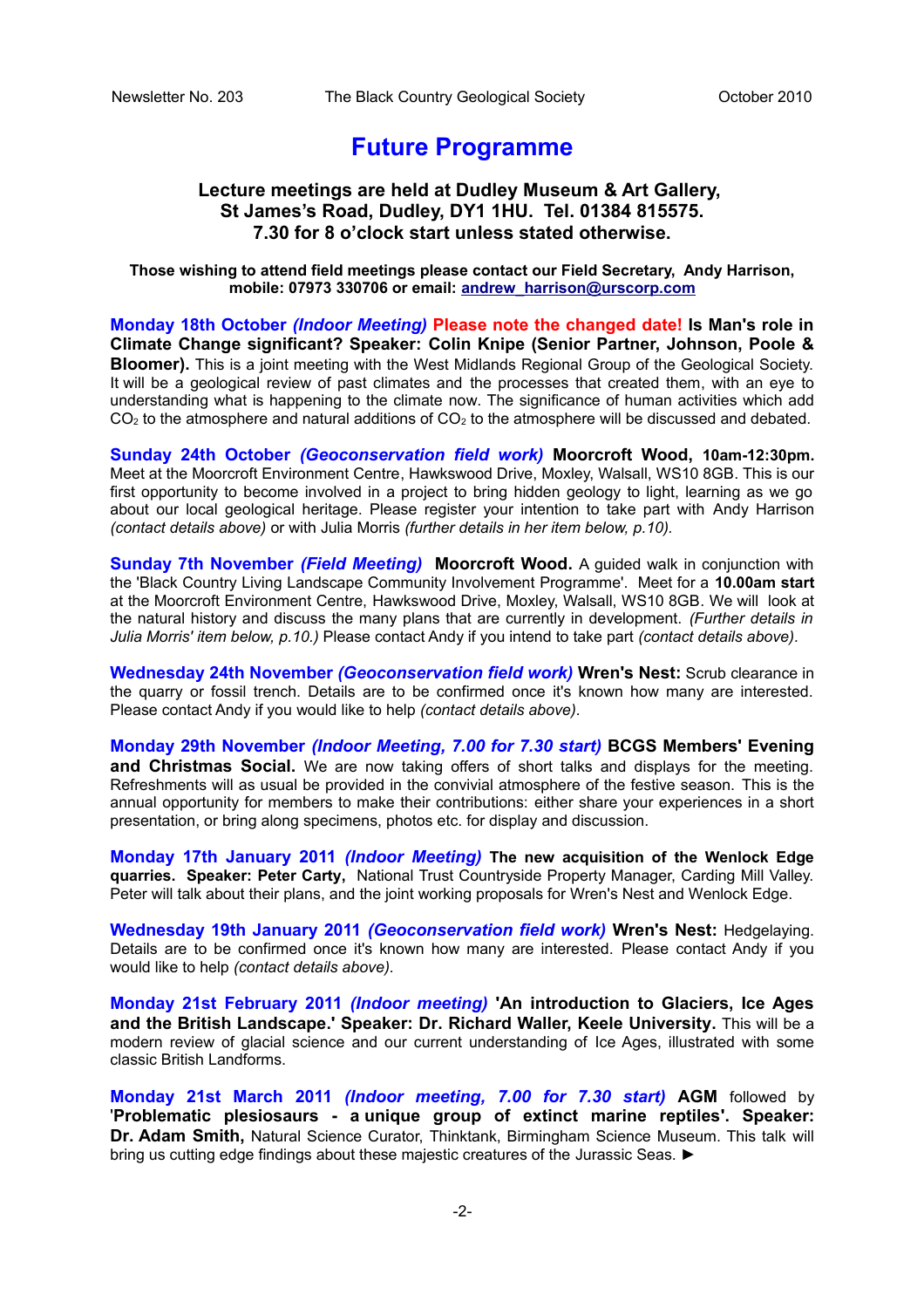**Monday 11th April 2011** *(Indoor meeting)* **'The Geology of Lundy'. Speaker: Dr. Clive Roberts,** University of Wolverhampton. This little granitic island in the Bristol channel is in many ways enigmatic. This talk will outline the geology and examine new radiometric dating suggesting that it may be the last volcanic episode of the tertiary volcanics associated with the opening of the Atlantic Ocean, although it is so far from the more familiar Tertiary volcanics of the Scottish north western islands.

#### **Other Local Events**

**Saturday 16th October 2010, 10.00 - 4.00pm. Black Country History Day** in the large lecture theatre, Arts building, University of Birmingham. Organised by the Black Country Society and the University of Birmingham. The BCGS will be represented by a pictorial display, manned by our members, together with some eye-catching specimens from Dudley Museum. Fee: £17.00 (including refreshments and lunch). Contact Dr. Malcolm Dick, Centre for Birmingham and Midlands Centre History to book a place. Further details on [www.historycultures.bham.ac.uk/events/dayschools/](http://www.historycultures.bham.ac.uk/events/dayschools/index.shtml)

**Thursday 4th November 2010, 6.00 - 8.00pm** Members of the BCGS have been invited to attend the 'Black Country History' website launch event at Bilston Craft Gallery. (*Details in 'Black Country History' box on p.9.)*

**Saturday 16th July 2011.** Visit to Dudley by the international scientists of the Silurian subcommission. The Society will have the opportunity to help to host this visit and meet and greet the overseas delegates.

**Sat/Sun 24/25th September 2011. Dudley Rock 'n Fossil Festival.** Bigger and better than ever, it will feature the usual host of talks, activities, demonstrations, exhibitors, special exhibitions and traders in everything earth science related for boffins and families.

#### **Other Societies**

BCGS members are normally welcome to attend meetings of other societies, but should always check first with the relevant representative. Summarised information for the **next two months** is given in our Newsletter. Further information can be found on individual Society web sites.

#### **Woolhope Naturalists' Field Club - Geology Section**

**Friday 19th November: The Shetland Experience, coordinated by Dr Geoff Steel.** This is your chance to find out about the Shetland Isles, especially their Geology from the group who visited the islands last summer.

Indoor meetings are usually held in the Woolhope Club Room of the Main Library, Broad Street, Hereford, HR4 9AU, starting at 6.00 pm. Guests are welcome, but must take day membership of the Club: £1.00. Further information: Sue Hay on 01432 357138, email [svh.gabbros@btinternet.com](mailto:svh.gabbros@btinternet.com) or visit their web site: [www.woolhopeclub.org.uk/Geology\\_Section/default.htm](http://www.woolhopeclub.org.uk/Geology_Section/default.htm)

#### **North Staffordshire Group of the Geologists' Association**

**Thursday 14th October: The genesis and evolution of sulphate evaporites in the Midlands by M. Noel Worley** (Saint-Gobain)

**Thursday 18th November: The Tenth Wolverson Cope Lecture: 'Age of extinctions' by Professor Paul Wignall** (University of Leeds). A comparison of the four mid Phanerozoic mass extinctions, including the end-Permian and end-Triassic events.

All lectures are held at 7.30 in the School of Earth Sciences and Geography, William Smith Building at Keele University unless otherwise stated. Further information at: [www.esci.keele.ac.uk/nsgga/](http://www.esci.keele.ac.uk/nsgga/)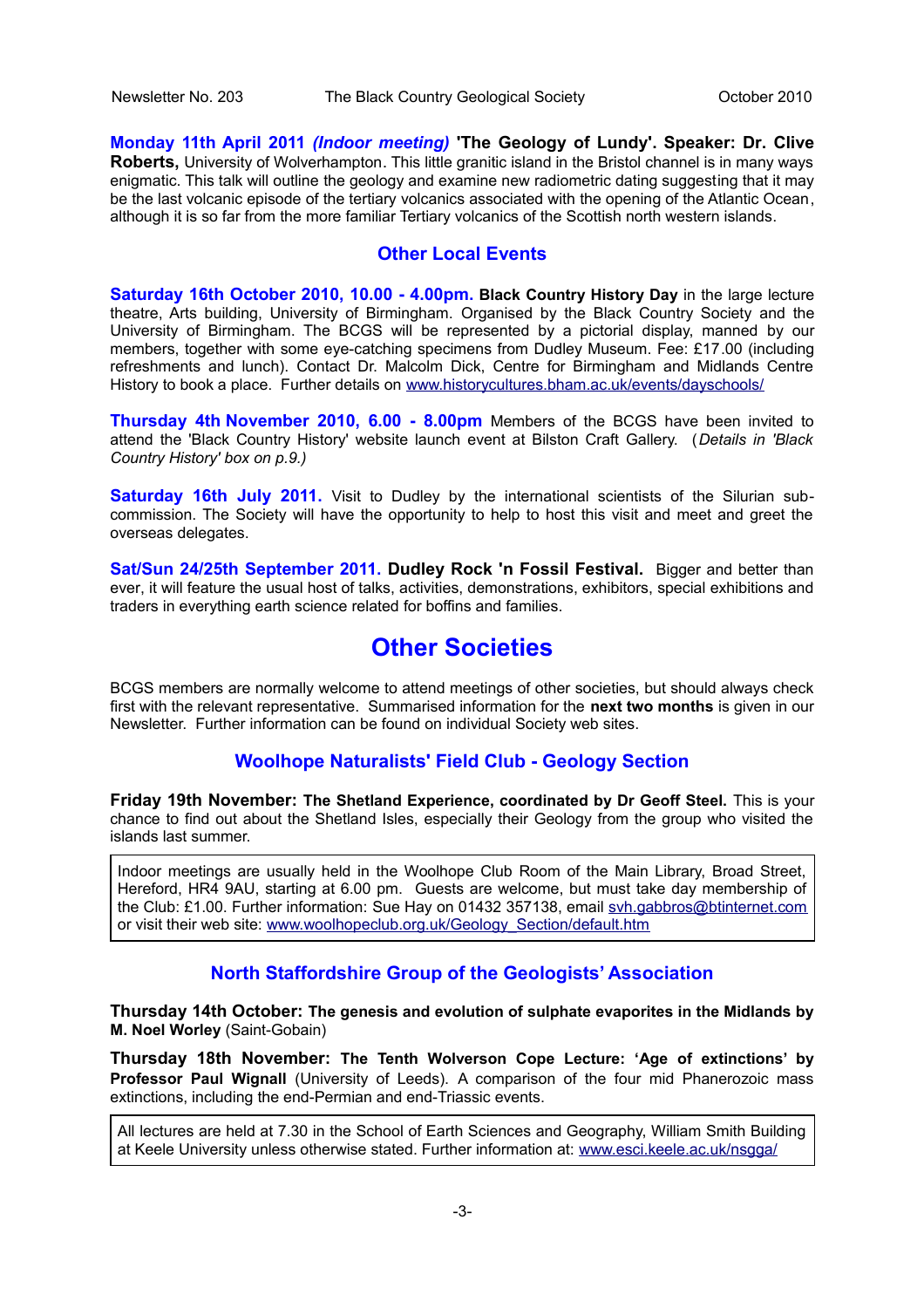#### **Manchester Geological Association**

**Saturday 13 November at 10:30: The Broadhurst Lectures: Jurassic Seas, Jurassic Skies.** Many MGA members will remember Dr. Fred Broadhurst, who died in October last year. In this day of talks, the MGA celebrates the life and work of Fred, by looking at some topics that he himself was interested in, given by people who knew and worked with him.

#### **Saturday 11 December at 13:30:**

**The Quaternary of the North West: Professor Peter Worsley,** University of Reading **The last Ice Sheet and later Glaciers in Wales: Dr. Phil Hughes,** University of Manchester **Moraines and Outwash Plains: Dr. Dick Crofts,** British Geological Survey **Glacial Lake Deposits and Reconstructing Deglaciation in NW England: Dr. Cathy Delaney**, Manchester Metropolitan University

Meetings are held in the Williamson Building, Oxford Road, opposite The Manchester Museum There is no charge for visitors from other societies at lectures or field visits. Further information about indoor meetings at <http://www.mangeolassoc.org.uk/>email: lectures@mangeolassoc.org.uk

#### **Shropshire Geological Society**

**Saturday 23th October: (morning Rockhop meeting, commencing 10.00 am): Stiperstones, to be led by Andrew Jenkinson.** Walking (two miles, starting at the Bog Visitors Centre Car Park); some rough ground; bring your own refreshment, if required (booking to reserve a place and obtain joining instructions from Frank Hay, preferably by email: frankhay@waitrose.com; telephone: 01694 724 723)

**Wednesday 10th November: Glacial geology. Speaker: Dr Simon Cook,** (Lecturer in Glaciology at Aberystwyth University). Lectures are held at Shire Hall, Shrewsbury, 7.15pm for 7.30pm.

**Saturday 20th November: (morning Rockhop meeting, commencing 10.00 am): Shrewsbury Abbey, to be led by David Pannett.** Walking around the Abbey, looking at building stones; bring your own refreshment, if required. (Book to reserve a place and obtain joining instructions from David Pannett, by telephone: 01743 850 773 or mobile 07986 558 683).

Anyone wishing to attend should telephone the meeting co-ordinator at least 48 hours in advance. A nominal charge is levied for non-members. The Rockhops are primarily intended for beginners. Arrive 15 mins before the start of field trips for admin. Further info at: [www.shropshiregeology.org.uk/](http://www.shropshiregeology.org.uk/)

#### **Lapworth Lectures**

**Monday 11th October: Biogeochemical Cycles; Bugs, Bogs and Labs, Dr Rebecca Bartlett** (School of Geography, Earth & Environmental Sciences, University of Birmingham)

**Monday 25th October: The Virtual Palaeontology Revolution, Dr Mark Sutton**, (Department of Earth Sciences & Engineering, Imperial College London)

**Monday 8th November: Reconstructing the Solar System's first five million years from the evidence in meteorites. Dr Ian Sanders** (Department of Geology, Trinity College Dublin)

**Monday 22nd November: Oceanic anoxic events: old problems, new solutions. Dr Stuart Robinson** (Department of Earth Sciences, University College London.)

All lectures commence at 5.00pm in the Dome Lecture Theatre, Earth Sciences, University of Birmingham. Each lecture is followed by a wine reception in the Lapworth Museum; all are welcome! Further information at:<http://www.lapworth.bham.ac.uk/events/lectures.shtml>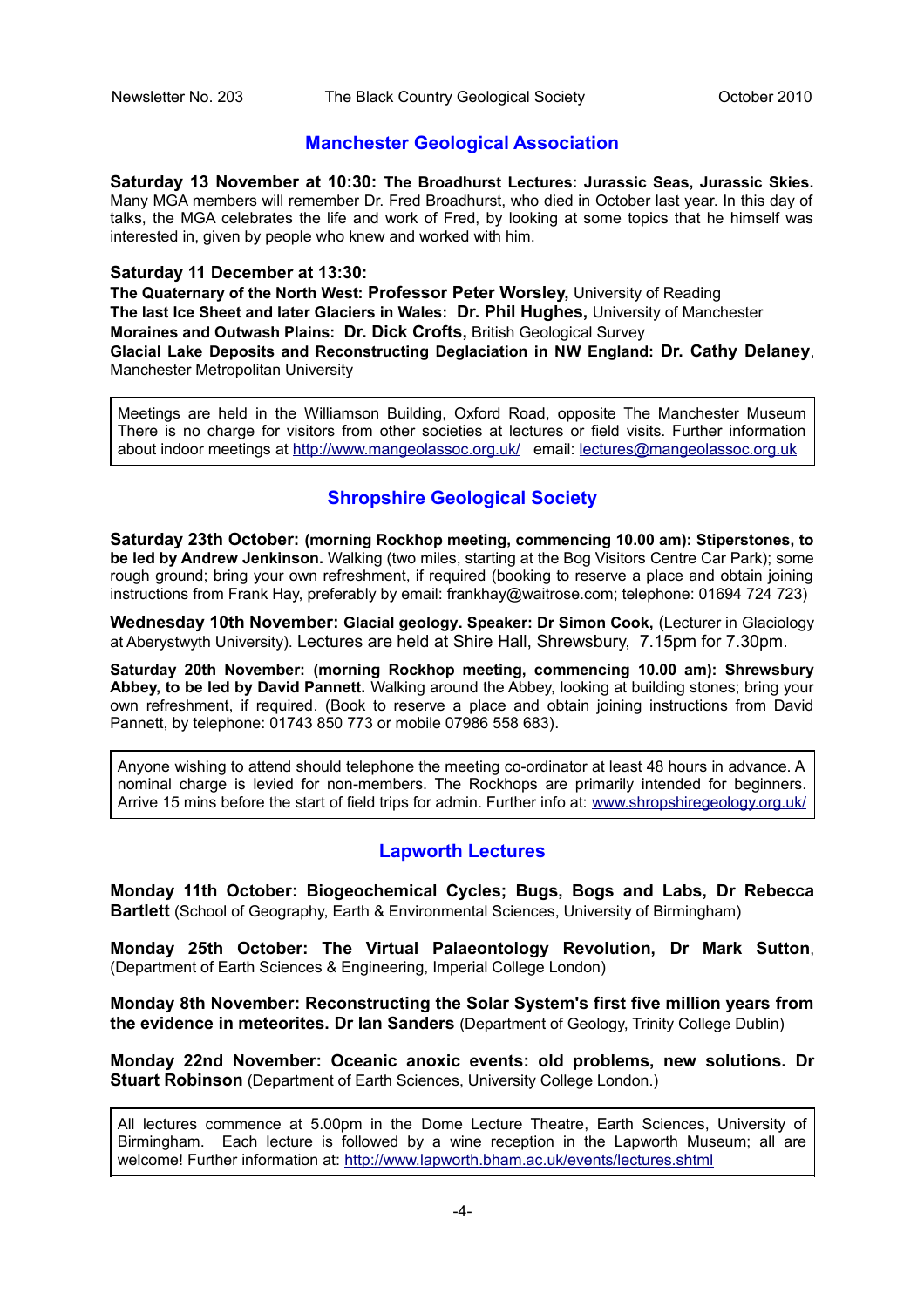#### **Mid Wales Geology Club**

**Wednesday 20th October: Landsliding in Wales, Is it a Problem? Dr. Adrian Humpage,** British Geological Survey in Cardiff.

Meetings are held at Plas Dolerw, Milford Road, Newtown, Montgomeryshire, SY16 2EH. Meet at 7.15 for 7.30pm. Further details: Ed. newsletter & Hon Sec: Tony Thorp: Tel. 01686 624820 and 622517 [jathorp@uku.co.uk](mailto:jathorp@uku.co.uk) Web site: [www.mwgeology.uku.co.uk/](http://www.mwgeology.uku.co.uk/)

#### **Warwickshire Geological Conservation Group**

#### **Thursday 4th November: Lead Mining in the Peak District Speaker: Paul Chandler.**

Meeting in the Senior Citizens Club, Southbank Road, Kenilworth. If you wish to attend contact Ian Fenwick [swift@ianfenwick.f2s.com](mailto:swift@ianfenwick.f2s.com) or 01926-512531.The WGCG mobile phone (0752 7204184) available on the day from 11.00. There is a charge of £2.00 for non-members. For further information visit:<http://www.wgcg.co.uk/>

#### **Compton Verney Geology Day**

**Saturday 16th October**

An opportunity also to visit the

#### **Compton Verney Exhibition - Volcano: Turner to Warhol.**

The first exhibition to celebrate the extraordinary artistic outpourings that volcanic eruptions have triggered over the last five centuries.

#### **WGCG Display: 11.00am - 3.00pm**

**Lecture and exhibition tour - 3.00pm:** '**Mountains of Fire: the science and art of volcanoes'. Dr. Carl Stevenson,** Earth Science Dept. Birmingham University.

Venue: Compton Verney, Warwickshire CV35 9HZ. Tel: 01926 645500. [www.comptonverney.org.uk](http://www.comptonverney.org.uk/) Admission charge: Compton Verney gallery £8.00 (concs. £6.00). Geology Day: (includes admission and lecture tour) £13.00 (concs. £11.00).

#### **Editorial**

I'd hoped for a bulging postbag of items for the Members' Forum after the long summer break, especially from those of you who've had geological holidays. Whilst there's no shortage of material for this edition for which I'd like to thank our regular contributors, it's disappointing that there are no fresh names, and disappointing for Chris and Alison that there has been a rather poor response so far to their photo competition. So please go through your photos - the more the better for the display which they will present at the Members' Evening. Please also help to turn this Newsletter into a mouthpiece for everyone in the Society. Let us know your opinions on meetings, field trips, the Newsletter or any other geological matters, or pose questions for discussion. Items of interest, however short are all important, so please get in touch - it's never too early to send material for the next edition!

Dates for the geoconservation work are now in place, giving us a chance to re-engage with this vital work which played such an important part in the Society's early days after 1975. Alan Cutler and Andy Harrison have been working behind the scenes with Julia Morris to make this happen, and it's up to us now to make it succeed. This is an opportunity to take a pride in our local geology and play a part in its conservation. So please make every effort to join the volunteers at Moorcroft Wood on 24th October, and we'll hope for a nice dry day to make it all the more enjoyable. ■

*Julie Schroder*

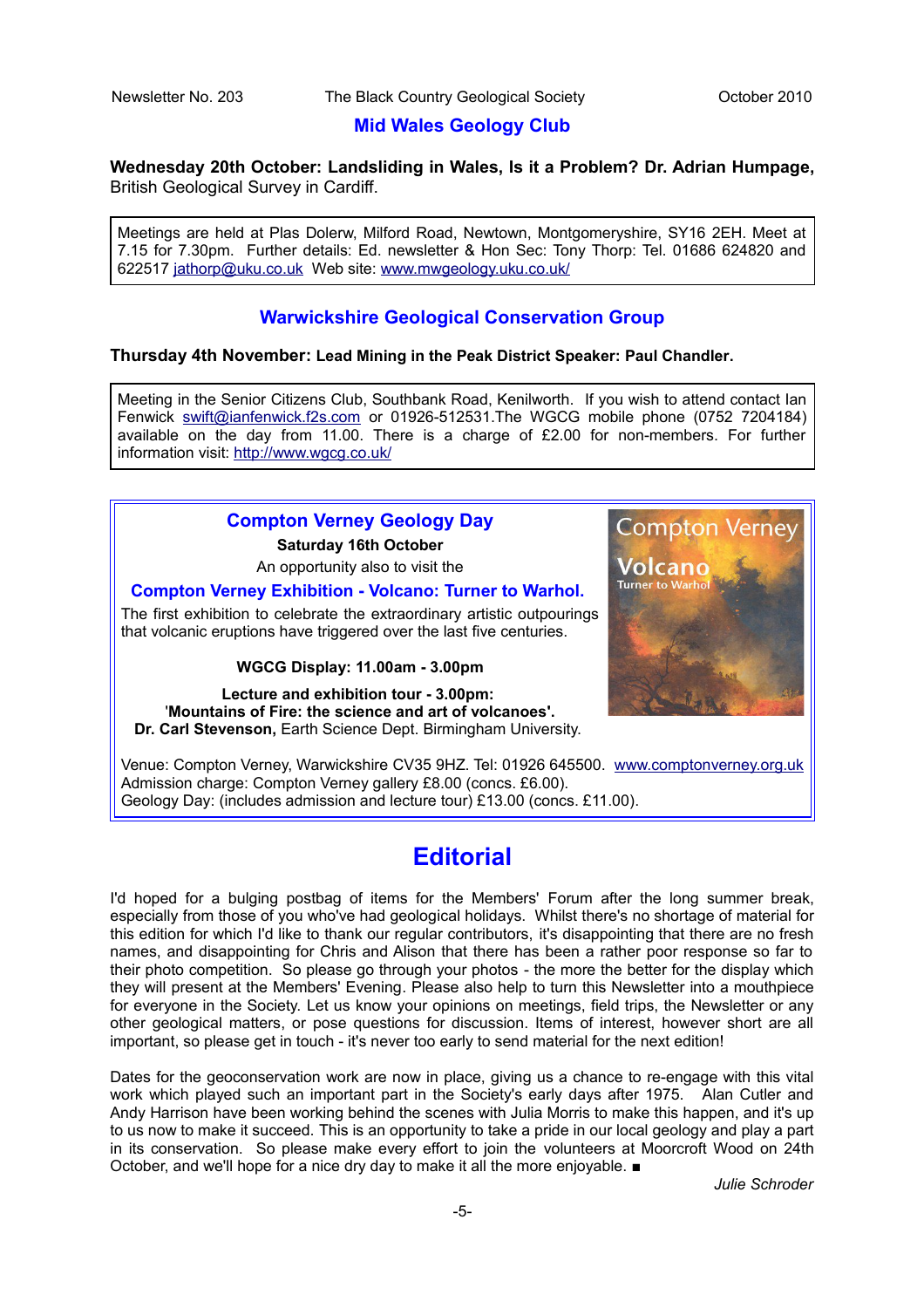## **The Dudley Bug**

#### **Welcome**

Hi! Welcome to the first Dudley Bug of the new 2010/2011 season. We hope you all had a great summer and enjoyed your various trips if you were lucky enough to get away. We hope that you found last issues tips on looking after your collection useful; we have heard a few people say that they are taking our tips on board!

This issue we bring you some important changes to the photo competition which we have been running throughout the summer. We also give you the answers to the last word search on clastic sediments (Newsletter 202) and a bit of information on Volcanic hazards. So sit back, put your feet up and enjoy this issue of the Dudley Bug!

*Alison and Chris*

### **Photo frenzy!**

#### **The Dudley Bug Geo-photo Competition – now extended.**

This summer we held the first ever 'Dudley Bug' photographic competition. The aim was to involve as many members as possible and to see the geological environments as an art form as well as a piece of interesting Earth history. Originally the competition closed mid-September but due to the lack of entries we were unable to award a winner. So we have now decided to extend the closing date to midnight on **Friday 12 November 2010**. This gives those of you who didn't enter and never got around to it to have a go.

This is open to anyone with a camera, whether it is a compact or something more professional plus it's open to all abilities. The subject of the photo can be anything geology related.

The rules are:

- The photo must have been taken after the 1st June 2010.
- The photo must have been taken in the UK.
- Entries are limited to two images per person.
- No computer editing is permitted, other than cropping the images or for black and white.
- Judging will be by the front of house staff at Dudley Museum.

The images will be on display at the Members Evening in November, and prizes will be awarded to the top three photos. We have already had a couple of entries so get yours in to us as soon as possible.

**Please send your entries to [thedudleybug@hotmail.co.uk](mailto:thedudleybug@hotmail.co.uk) by midnight Friday 12th November 2010 stating your name, photo title, where and when it was taken. Good Luck!** 

| $\mathbf{\Omega}$ |   | $\mathbf{u}$ | D                   | Δ.                       | $\mathbf{v}$ |    |  | F  |    |   |
|-------------------|---|--------------|---------------------|--------------------------|--------------|----|--|----|----|---|
| U                 |   |              | ᠇᠊                  | $\overline{\phantom{a}}$ |              |    |  |    |    |   |
| Н                 | S |              | Y                   | S                        | G            |    |  | O  | B  |   |
|                   |   | S            | $\hat{\phantom{a}}$ |                          | Δ            |    |  | M  | æ  |   |
| Α                 |   |              | c                   | ™                        | π            |    |  | τv |    | ш |
| E                 | Κ | Α            | R                   |                          | S            | \$ |  | В  |    |   |
| P                 | F | F            | A                   | Ν                        | Ν            | v  |  | A  |    |   |
| O                 | U |              | Е                   | G                        | R            | O  |  | C  | н  |   |
|                   |   |              | A                   | $\bullet$                | T            |    |  | ê  | റ  |   |
|                   |   |              |                     |                          |              |    |  |    |    |   |
|                   |   |              |                     |                          | K.           |    |  |    | M  |   |
| ᠸ                 |   | īν           |                     |                          | īν           | U  |  |    | īΝ |   |

**Clastic Rock Word Search** 

#### **Answers from Newsletter 202**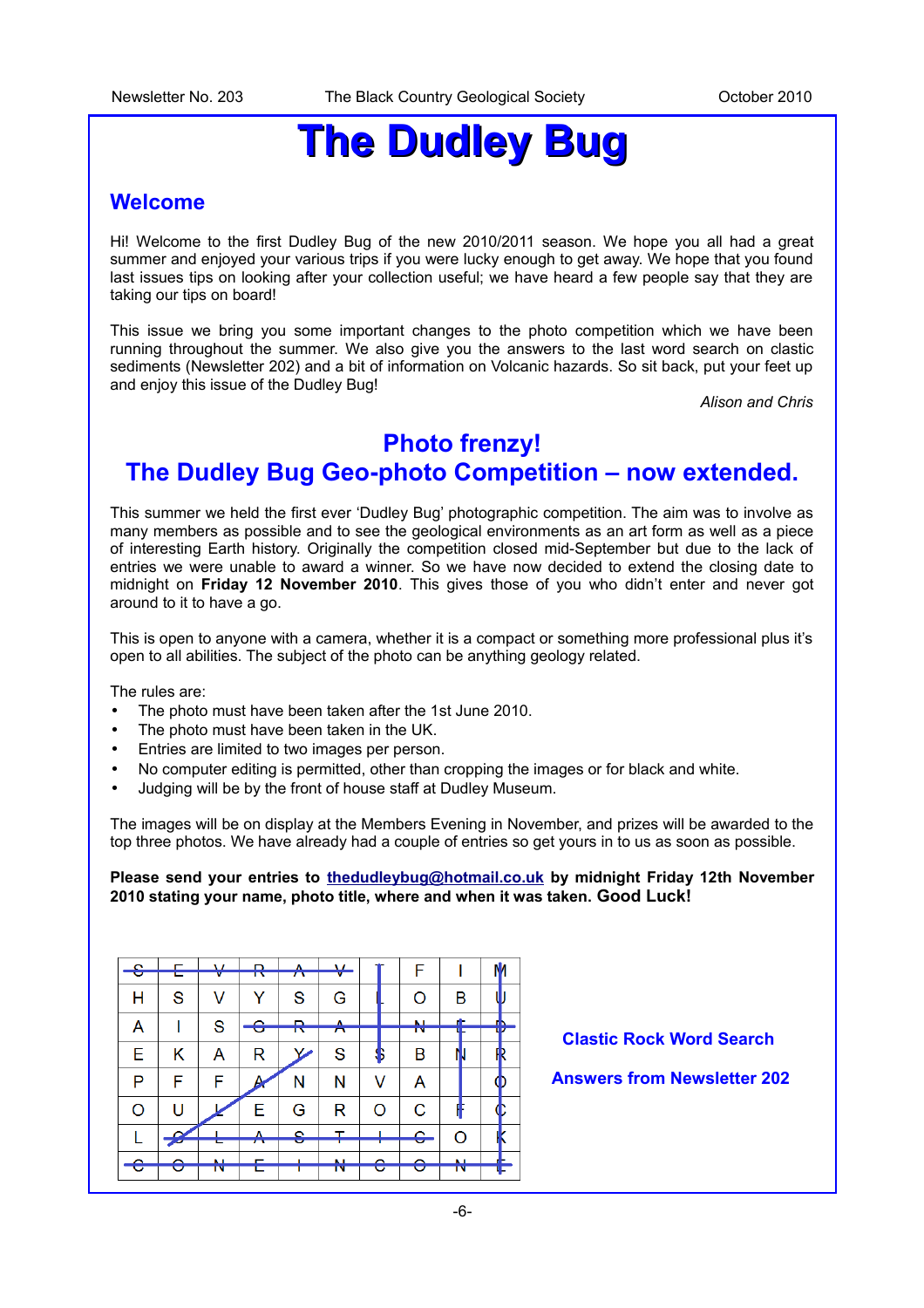#### **Types of Volcanic Hazard**

When we think of volcanic hazards we always think about the obvious ones such as lava flows, ash fall and pyroclastic flows. There are a number of other ways in which a volcanic hazard can form; these include gases, tsunamis, landslides, ballistic projectiles and jokulhlaups.

Lava flows are the most easy to control and avoid. They have only caused <1% of deaths caused by volcanic hazards. Some flows can be very large whereas others confine themselves to a small area. Large flows may cause flow fields which are overlapped lava flows; the largest example is the 1783 Laki Lava flow in Iceland.

Ash flows are formed by two different methods: pyroclastic flows and pyroclastic surges which are both driven by gravity. Pyroclastic flows are full of hot volcanic material and flow quickly down valleys. A pyroclastic surge is a high velocity, quick flow which is not restricted to valleys.



*Laki Fissure, Wikimedia Commons, photo by Chmee2*

Ash falls are a group which include volcanic bombs (sometime referred to as ballistic projectiles) and ash fall. These are a huge threat to aviation which was witnessed in early 2010 by the Iceland eruption. They also cause respiratory problems because of the fine ash particles. In total approximately 3000 people have been killed due to ash in the last 100 years but these were mainly through roof collapses and respiratory problems.

There are different types of flow which carry debris. Mudflows carry fine debris such as ash and mud. Debris flows are slow flowing because they carry coarse grained material. Lahars are caused by high speed flows full of volcanic debris such as ash. It is important to note here that these flows can occur a long time after an eruption due to changes in weather conditions such as heavy rain or slope failure.

Jokulhlaups are caused by volcanoes which are buried deep below an ice sheet. As the heat from the volcano causes the ice to melt, large quantities of water can suddenly be released. This sudden release of water leads to a lahar. These are common on ice caps in Iceland and North America. The Katla eruption in 1918 caused a flow of 300,000-400,000 cubic meters a second, which is more than 20x the flow of the Mississippi.

Gas hazards are very hazardous because sometimes they are undetectable to a human. The most common gases related to volcanic eruptions are  $CO<sub>2</sub>$  (carbon dioxide),  $SO<sub>2</sub>$  (sulfur dioxide), H<sub>2</sub>S (hydrogen sulfide), HCL (hydrocloric acid) and HF (hydrogen fluoride). In order to monitor these hazardous gases, detectors have been placed within the vicinity of volcanoes which monitor gas amounts.

5% of tsunamis are caused by volcanic eruptions, although most people associate them with large earthquakes. There are a number of different methods in which a volcanic tsunami can form. Firstly, explosive eruptions can cause huge tsunamis such as the 1883 Krakatoa eruption. Secondly, different flows (pyroclastic flows and avalanches) can cause the water to displace causing a tsunami such as the pyroclastic flow caused by the eruption of Mt. St. Helens which led to a 260m high tsunami within Spirit Lake. And finally, the collapse of volcanoes into the sea causes huge amounts of water displacement.

The mitigation of volcanic hazard effects is still an area which requires a lot of research. Although today we can monitor when a volcano is likely to erupt we cannot tell the exact time it will erupt or how big the eruption will be. Different methods of mitigation include seismic monitoring which tests for small earth tremors from the vicinity of a volcano. Ground deformation can be used to monitor magma movement to the surface. This is done by the use of GPS or tilt-meters which are placed on the side of volcanoes. A new technique using magnetics has been developed which measures the demagnetisation of rocks as they begin to melt. Finally, thermal monitoring which looks at the changes in ground temperature in the run up to an eruption. ■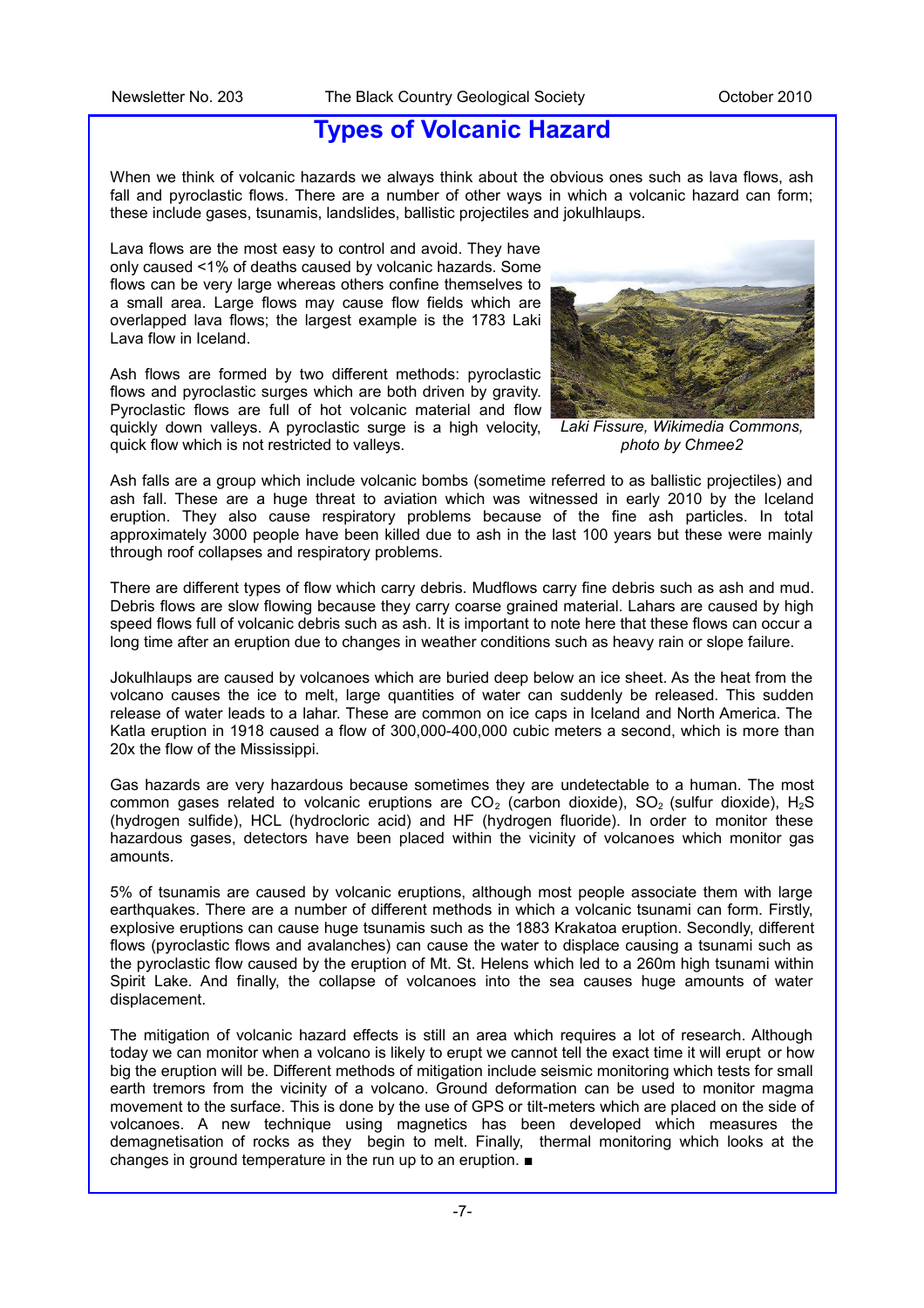#### **Geology Collections in the Black Country**

Geology collections within the Black Country are in most part hidden within the stores of museums, in boxes or storage cupboards, where nobody can see or enjoy them. The only exception is Dudley Museum & Art Gallery which is widely known for its displays on local and international geology. But thanks to a new website [www.blackcountryhistory.org](http://www.blackcountryhistory.org/) the general public can gain an insight into these hidden collections from within the comfort of their own homes. *(See 'Black Country History' p.3 for details of launch invitation for BCGS members. Ed.)*



*Calymene blumenbachii "The Dudley Bug" A Trilobite from the Dudley Museum & Art Gallery collection*

The Black Country History website brings together the Geological collections from three Black Country Museums. These are Dudley Museum & Art Gallery, Wednesbury Museum & Art Gallery and Wolverhampton Art Gallery. Collectively these collections hold over 35,000 geological specimens. The collections at Wednesbury and Wolverhampton are both closed collections. However, the Dudley collection is still growing and accepting donations. The collective geology collections are larger than any other type of collection within the Black Country, which include fine arts, glass and social history.

Dudley holds between 17,000 and 18,000 specimens and forms the largest of the geology collections. This includes fossils, rocks and

minerals. The particular strength of this collection is the Silurian material from the Wren's Nest which contains many trilobites, crinoids and corals to name a few. There is also a large collection of locally sourced Carboniferous material which links with our mining and industrial heritage. Although the strength is on the fossils, the collection contains a large amount of mineral and rock specimens from sites across the UK.

Key collectors at Dudley include Dr. David Ray, an international scientist who has donated many crinoids and trilobites as well as material he has collected from the US. The recently acquired Steven Birch collection donated in 2009 features some rare finds, including a soft bodied worm and a rare

type of bryozoan, which Steven found during his many hours at the Wren's Nest. In total he donated over 500 individual specimens from his personal collection. Other key collectors include Graham Worton, the current Keeper of Geology at Dudley Museum & Art Gallery who has an ongoing collection including many minerals and samples taken from recent work at the Step Shaft Mine. The Johnson Poole and Bloomer (JPB) collection features specimens collected during site surveys and workings. Finally, the Steve Powell Collection, a local caving enthusiast, who collected many mineral specimens whilst exploring caves. Within Dudley's collection are some of the most important Silurian specimens in the world. This is because Sir Roderick Murchison used specimens found at the Wren's Nest in his work on 'The Silurian System.'



*Quartz with honeycomb structure from the Wednesbury Museum & Art Gallery collection*

Wednesbury Museum & Art Gallery holds 9,000 specimens within its closed collection which was mainly donated by G. Robbins in 1906. This collection is strong on Jurassic and Cretaceous fossils but is also extremely strong on mineral specimens. Within the collection are a number of unusual finds including fossil lobsters and one piece of quartz which has a grid-like, honeycomb appearance. This is due to the limestone in which it formed dissolving to leave the harder quartz structure. ►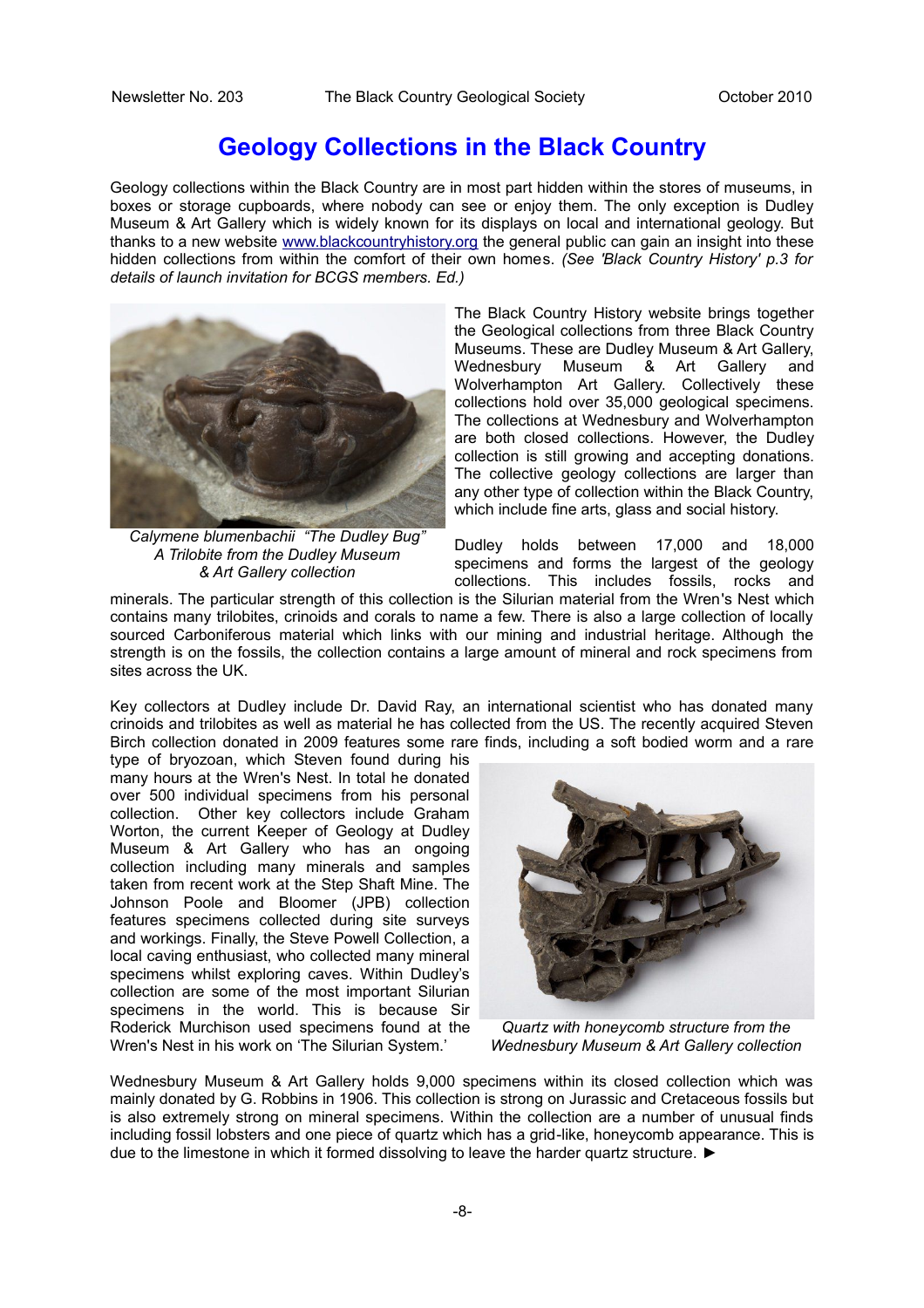

Fraser Collection at Wolverhampton Art Gallery Collection and the Tarmac Collection. *Dactylioceras sp. An Ammonite from the* 

The collection at Wolverhampton contains approximately 9,000 specimens which span the whole geological time scale ranging from Pre-Cambrian through to more recent. This collection consists of specimens which are predominately from the Dr. John Fraser Collection. Dr. Fraser bequeathed his collection to the town of Wolverhampton after his death in 1909; the collection was accepted by the Art Gallery in 1911. Dr. Fraser was a local medical professional with an interest for palaeontology. He became the President of the Dudley and West Midlands Geological and Scientific Society. The main strength of his collection is the fossils, particularly those from the Jurassic, Cretaceous and Cenozoic Periods. There is a large proportion of recent shells which he has collected from trips to France. Smaller collections within the Wolverhampton collection include the Bilston Library

Currently the collections at Wednesbury and Wolverhampton have no specialist geology curator to care for them, so many specimens remain un-catalogued and in some cases unidentified, which is a shame because these collections are so important. Over the last year there have been two projects to try and sort out the backlog of specimens. This has included two, two week studentships with students from the University of Birmingham who have helped catalogue the Dudley collection and a twelve week KITTS Placement where two graduate geologists worked across the three venues to get records ready to go onto the website.

The Black Country History website has allowed access to these collections through the internet which can be accessed from anywhere at any time. You can find high quality images of the specimens as well as descriptions about the objects. If you find a specimen which you would like to see for real, there are contact details on the site to arrange a visit to the relevant museum. And don't forget that there are other collections available through the site including art, glass and social history.

A second website [www.geologymatters.org.uk](http://www.geologymatters.org.uk/) is also being developed, dedicated to the geology collections within the Black Country. This will be going live very shortly so keep checking!

If you have a Facebook account why not join us and become a fan: just search for 'Geology Matters.' ■

*Alison Roberts and Chris Broughton*

#### **Black Country History**

A new website [www.blackcountryhistory.org](http://www.blackcountryhistory.org/) has been developed over the last eighteen months which features collections from Black Country museum and archive services. These collections include 119,000+ objects from geology, glass, fine art and social history collections.

Members of the BCGS have been invited to attend the special website launch event on Thursday 4th November 2010 between 6-8pm at Bilston Craft Gallery.

There will be invitations available to collect at the next indoor meeting on 18th October.

Bilston Craft Gallery, Mount Pleasant, Bilston, West Midlands WV14 7LU. Tel: 01902 552507 Web: [www.wolverhampton.org.uk/bilston](http://www.wolverhampton.org.uk/bilston) email: [bilstoncraftgallery@wolverhampton.gov.uk](mailto:bilstoncraftgallery@wolverhampton.gov.uk)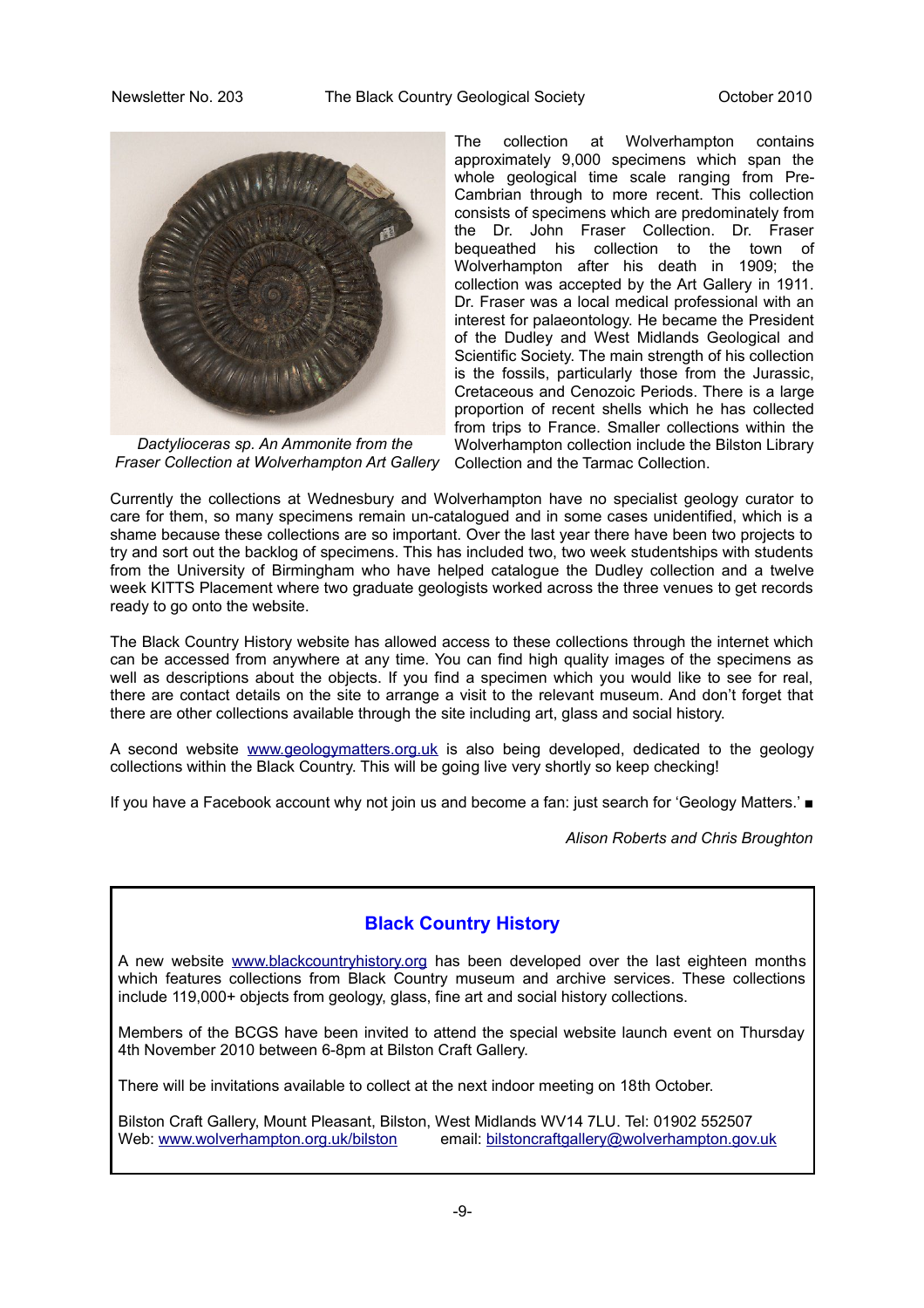#### **Preserving the past at Moorcroft Wood...**

Black Country Living Landscape Community Involvement Programme is working in partnership with the Black Country Geological Society to offer volunteering opportunities to help improve and maintain the Black Country's geological features. We hope these volunteering days will highlight the region's geological heritage and engage and educate local people about the wealth of geology in the Black Country.

The first volunteering event will be taking place at Moorcroft Wood Local Nature Reserve on Sunday 24th October from 10am until 12:30pm. We will be meeting at the Moorcroft Environment Centre, Hawkswood Drive, Moxley, Walsall, WS10 8GB and we will be joined by some local volunteers from the Friends of Moorcroft Wood who will help us to remove vegetation from the furnace slag on the site.

There is quite a quantity of furnace slag at Moorcroft Wood LNR and this event is part of a larger event programme to improve the area, but also to highlight the heritage and underlying geology. We are in the process of developing interpretation for the site and focusing on the furnace slag, as many of the site users have no idea what the material is or how it came to be there.

We are also offering a guided walk of the site on Sunday 7th of November starting at 10.00am from the Moorcroft Environment Centre, to look at the natural history and discuss the many plans that are currently in development.

If you would like to participate in either of these events or would like to take part in future volunteering opportunities to help us in protecting and preserving some of the region's geological features, please contact Julia on the details below for further information or to book your place on one of the events.

Please contact Julia Morris, Black Country Living Landscape Community Involvement Programme Team Leader and Liaison Officer for Walsall on 0121 505 4429 or 07791 070895 or email [Julia.m@bcll.org.uk](mailto:Julia.m@bcll.org.uk) or take a look on the website [www.bcll.org.uk](http://www.bcll.org.uk/) ■



#### **Field Meeting Reports**

#### **Saturday 8th May: Building Stones of Birmingham**

Unfortunately due to unforeseen circumstances our visit leader, Eric Robinson, was unable to attend on the day. The morning was wet and cold when a small number of us met at the HSBC bank outside the Pallasades Shopping Centre. Fortunately we had a copy of Eric's trail notes written in 1999 concentrating on Broad Street, Centenary Sq. and Victoria Sq. We also had former BCGS member Paul Shilston's trail notes written in 1994, concentrating on the City centre.

According to Paul's notes, central Birmingham is constructed of stones from various far off places because there's no local source. From the introduction of canals after 1750 and later transport improvements, building stone became a lot easier to source from further afield. Few old buildings in central Birmingham survived the last war or later industrial change and growth. ►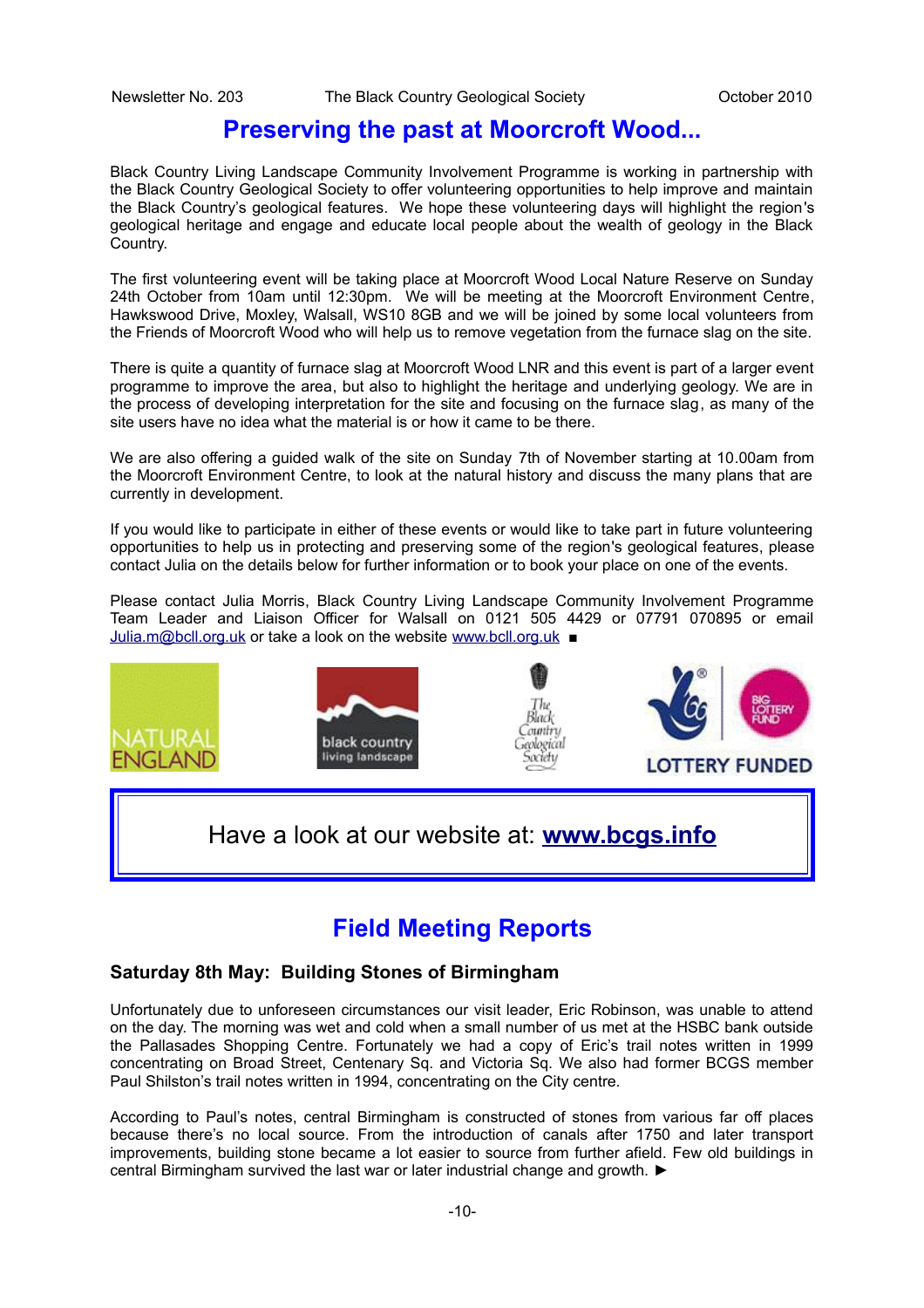From the HSBC we roughly followed Paul's trail up Cannon Street to Temple Row, the Cathedral, Colmore Row and other small roads. Mylonite gneiss fronts the HSBC, which also has Larvikite (known jokingly as Midlandbankite) doorsteps. At the top of Cannon Street the Bank of Scotland is fronted with Portland stone, which is also seen in the memorial to Colonel Frederick Burnaby adjacent to the cathedral. The Cathedral itself is built of Triassic sandstone, from near Ashbourne, and around it are newly laid sandstone slabs that nicely illustrate Liesegang bands. The buildings of Colmore



Row are also built of sandstone. The Grand Hotel has entrance columns of Shap granite complete with xenoliths and other granites can be seen within the entrances to other buildings.

Since Paul wrote his trail several buildings and street layouts have changed, making the trail hard to follow. Wet, cold and confused we found refuge with a hot drink in the Old Joint Stock to look over the trail maps and to formulate a plan. Afterwards we walked past the banks and solicitors of Waterloo Street to the Birmingham Carers' Centre on Victoria Square. These are generally built of sandstone with the odd frontage of granite and larvikite. The doorstep of Waterloo House is Rapakivi granite and the Birmingham Carers' Centre is built of Portland stone, with an oolitic texture, and lower walls dressed with Larvikite.



On Victoria Square the Council House and Birmingham Museum and Art Gallery are built of Darley Dale sandstone (millstone grit) from near Matlock. The Council House is also decorated with Portland Stone carvings of engineers. The Town Hall is built of a Carboniferous limestone from Penmon Quarry, Beaumaris, Anglesey and shows up coral fossils.

With the weather not improving, we decided to have lunch in the Birmingham Museum and Art Gallery cafeteria from where most people decided to call it a

day. Outside the Museum a number of examples of limestone and granites can be seen within the Chamberlain fountain, and the statues of James Watt and Joseph Priestly that stand on the steps around the Forum Arcade and library.

I would like to thank the members who came and braved the weather for a still enjoyable day. Also thanks go to Eric Robinson for originally agreeing to lead this visit and for providing his notes, and to the memory of Paul Shilston whose trail still survives.

#### **Saturday 19th June: Buxton Area Volcanics.** Led by Chris Arkwright (Open University**)**

We met Chris and her husband at the disused Railway Station car park in Miller's Dale, east of Buxton, Derbyshire for 10:30 am, on a warm, sunny morning. This visit included four locations that illustrated the relationship between local limestone and associated igneous geology, and the wider regional context. Last year we visited the Mam Tor/Castleton area and saw the geology associated with the edge of a feature known as the Derbyshire Dome. This visit followed on and was geographically located more towards the Dome centre.

Derbyshire's rocks date from the Carboniferous during which tectonic movements caused sporadic, localised volcanic activity that resulted in emplacement and extrusion of basalt lavas, dolerite, tuff and ash deposits intermingled with the various strata. Mapping of these igneous rocks around northern and southern Derbyshire has revealed four main areas of long, stringy, discontinuous bodies issuing from unidentified volcanic centres. ►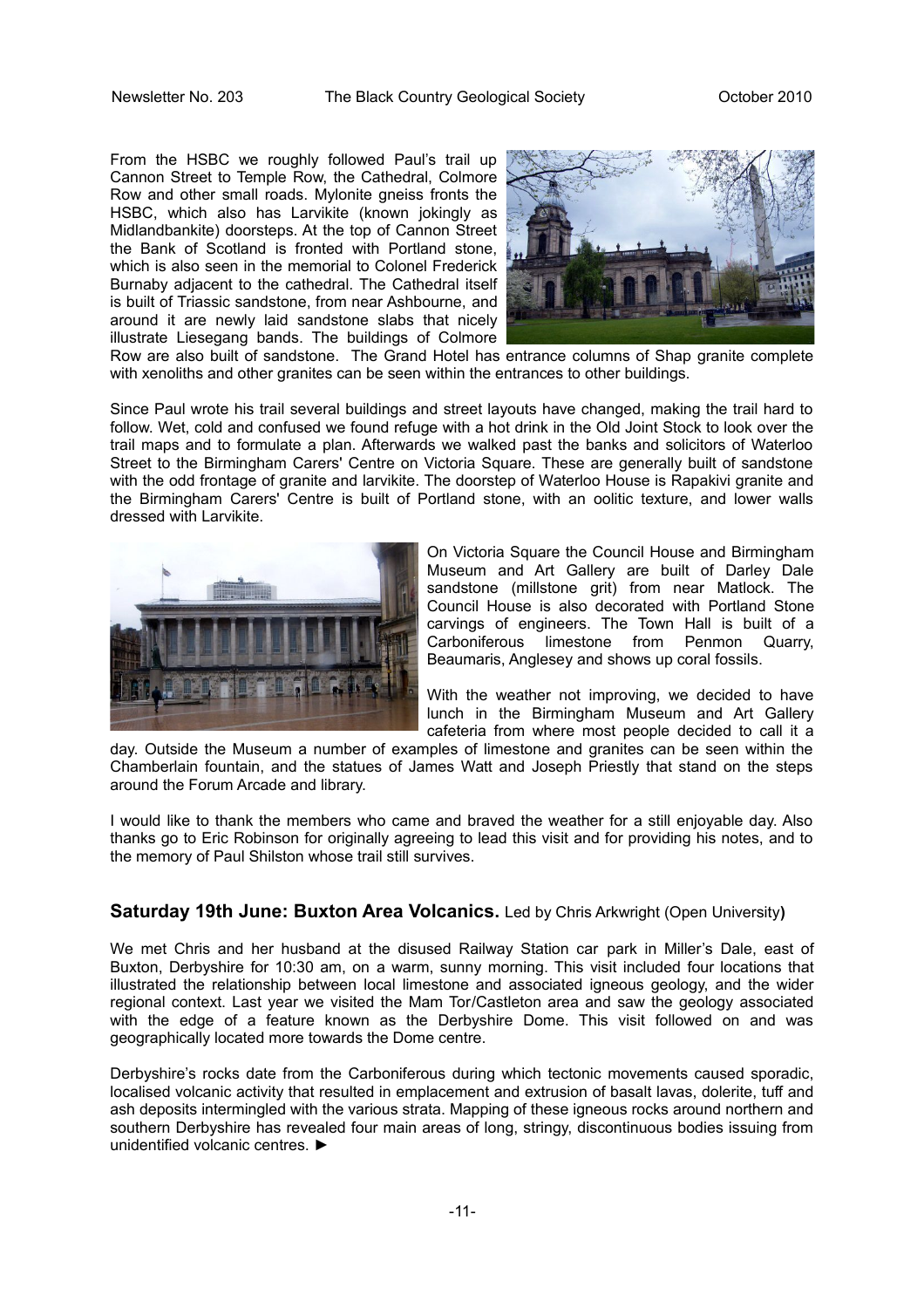Locally, Miller's Dale comprises Lower Carboniferous limestone strata deposited under shallow tropical marine conditions. The following table summarises the sequences and formations involved:

| AGE.                 | <b>SEQUENCE</b>          | <b>FORMATION</b>                 |  |  |
|----------------------|--------------------------|----------------------------------|--|--|
|                      |                          | Monsal Dale Beds                 |  |  |
| BRIGANTIAN (~330 Ma) | Monsal Dale Limestones   | Upper Miller's Dale Lava (UMDL)  |  |  |
|                      |                          | <b>Station Quarry Beds (SQB)</b> |  |  |
|                      |                          | Miller's Dale Beds (MDB)         |  |  |
| ASBIAN (~340 Ma)     | <b>Beelow Limestones</b> | Lower Miller's Dale Lava (LMDL)  |  |  |
|                      |                          | Chee Tor Limestone (CTL)         |  |  |

Both the LMDL and UMDL are very mafic and vesicular. Later these formations were affected by dolerite emplacement and hydrothermal mineralisation, which unlike Castleton, is rare in the Miller's Dale area.

#### **Location 1: Miller's Dale Station Quarry**

From the station we followed the Monsal trail, a disused cutting now a public footpath and cycleway, a short distance west from the car park to Miller's Dale Quarry. Here Chris recapped on last year's Castleton visit, the regional geology and its formation. The exposed limestone rocks within the Quarry comprise laminated SQB overlying a thick, dark grey exposure of the MDB, with the boundary between them clearly seen towards the top of the quarry face. The MDB contains few fossils; however we did manage to find some brachiopods and corals.

Two large concrete clad lime kilns adjacent to the quarry were used between 1880 and 1944, to manufacture quicklime for agricultural, chemical and steel industry use. Limestone may also have been quarried for use as a building stone. The top of the lime kilns provided a look at how the surrounding landscape of rounded green and wood covered hills was influenced by the underlying geology, with deep valleys containing small rivers and huddled houses. Across the far side of Miller's Dale Valley we could see flat lying high ground representing the UMDL, which sits stratigraphically higher up than the Miller's Dale Quarry. We continued west along the Monsal trail, which was lined with trees, bushes and wildflowers like clover, daisies and orchids, and limestone exposures encrusted with red lichen. Past some trees the cutting gave way to an old bridge, which a party of young adventurers were using for abseiling. Apparently it is also used for bungee jumping.

Adjacent to the bridge, limestone steps, rich in crinoids, descended to the River Wye where brown and rainbow trout swam. Continuing along the riverbank Chris pointed out a possible exposure of lava with possible vesicles. Further on we came across an exposure of dark, vesicular basalt lava, LMDL, underlying MDB. The top surface of the lava appeared rubbly and broken up suggesting an erosion surface, upon which the overlying MDB was later deposited.

#### **Location 2: Geology Information Board on railway track near Litton Mill**



*Buxton UMDL at Litton Mill*

Heading back to the car park we took two cars to Location 2 and parked in a layby off Litton Mill Lane. Following the lane we stopped before some limestone houses for lunch before ascending a steep wooded track to another limestone cut section of the Monsal Trail. Following the Trail west we came to an interpretation board on the south side of the cutting.

Within the cutting wall was brown fine grained structureless, brecciated rock containing various shapes and sizes of lava clasts, identified as the UMDL, which sits above the SQB. Ambiguously the interpretation board suggests that the brecciation resulted from an explosive interaction of the lava flow forefront entering marine conditions. However, this does not explain ►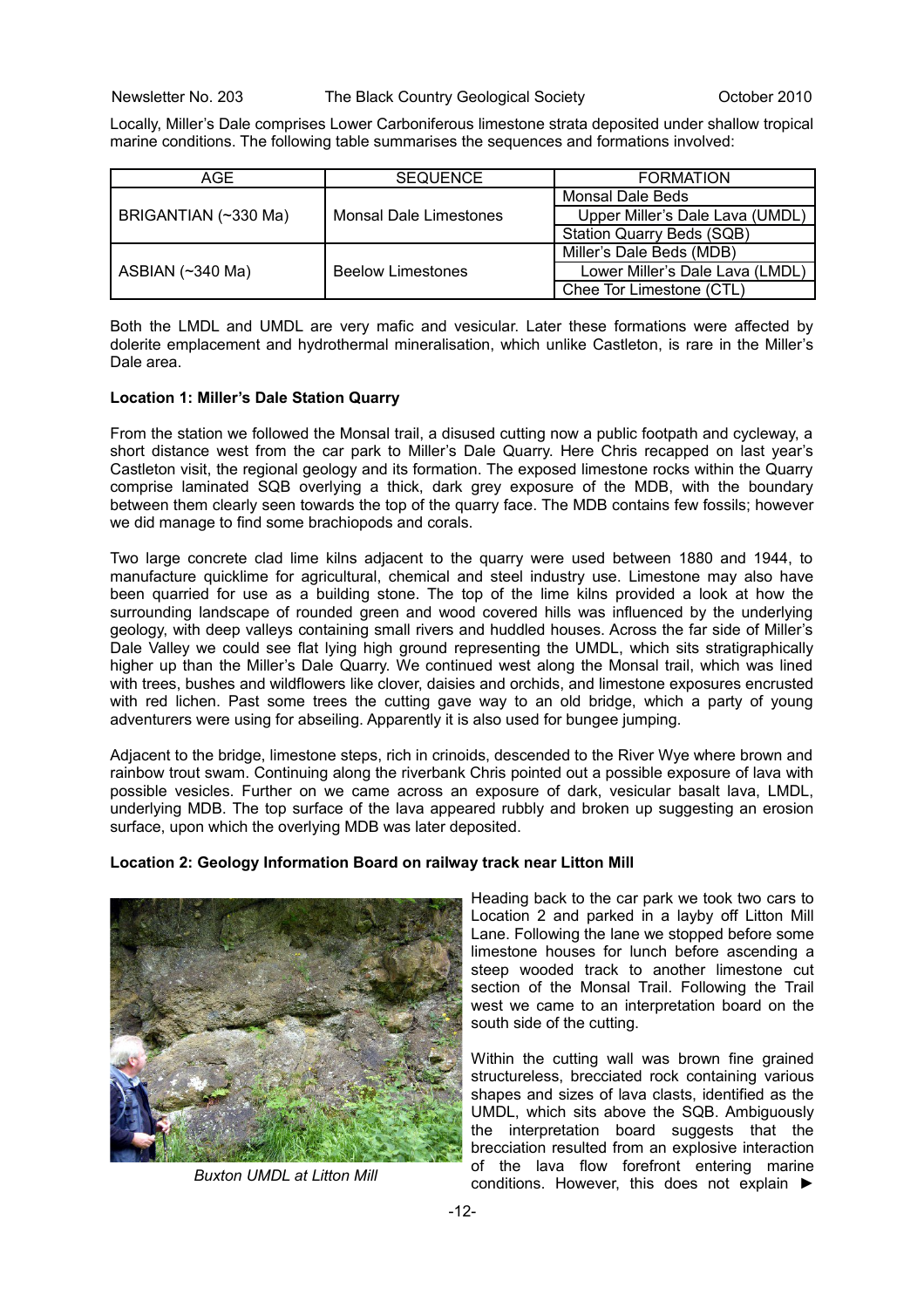Newsletter No. 203 The Black Country Geological Society Corober 2010

some of the features seen within the exposure. The brecciation more likely represents rubble from the hardened outer surface of the lava flow carried along and becoming incorporated into the flow as it cooled. Eastwards from the exposure the overlying Monsal Dale Beds become younger and dip in accordance with the UMDL topography before becoming shallower where limestone filled the depression before the lava front.

Walking eastwards back along the Trail we were shown dark, smooth chert clasts within the jointed limestone, which also contains occasional fossils. Eventually the sealed up entrance to the Monsal Dale tunnels blocked the Trail. Interbedded within the limestone high up on the southern cut face was a yellow green/red layer of either clay or weathered volcanic ash, possibly produced from the interaction of a hot lava flow coming into contact with water. Again, an adjacent interpretation board rather ambiguously indicated that this layer was a lava flow.

#### **Location 3: Tideswell Dale Quarry**

Tideswell Dale Quarry was another short drive, via The Miller's Dale Station along the B6049. Starting from a picnic site we followed a rough vehicle track through a small gate into a field of wild flowers, within Tideswell Dale Quarry. Exposed here was spheroidally weathered Tideswell Dale Dolerite (TDD), dated around 287 Ma, intruding the LMDL and CTL. The dolerite contains olivine and bronzite, a minor magnesium orthopyroxene mineral with a distinct cleavage and crystalline habit, which gives the dolerite a slight golden tinge. Intrusion into wet country rock has obscured the age of this dolerite. Beyond the quarry and coincident to its top, the LMDL could be traced as rounded masses on the limestone hillside. An east-west trending fault south of the quarry has downthrown the LMDL into Miller's Dale cutting of the dolerite to the south. TDD was probably extracted for roadstone in the past.

#### **Location 4: Calton Hill Quarry**

We drove to our final location, Calton Hill Quarry, via Miller's Dale, the A6 towards Buxton and the A5270. The quarry was reached via a gravel road, a field and an overgrown, tree covered path. This location was first discovered in 1894 and has attracted a lot of interest. Exposed here is a mixture of



vent agglomerate, basaltic lava, dolerite showing columnar jointing and hydrothermal mineralisation. It is believed that the quarry is a volcanic vent through which brecciated vent agglomerate initially erupted, followed by the basaltic lavas. This may be the origins of the UDML and LMDL but needs confirming. Later, dolerite magma was intruded into cracks and pipes within the vent and finally minerals such as calcite, olivine and quartz (amethyst) were mineralised hydrothermally within any remaining spaces. As the dolerite rose up through the vent, reduced pressures allowed gases within the molten rock to escape and form vesicles once it solidified.

Around 17:00 we returned to the cars to head back home. I would like to thank Chris for another very interesting field visit and hope we will visit Derbyshire again. ■

*Andy Harrison*

Please send material for the next Newsletter to: [julieschroder@blueyonder.co.uk](mailto:julieschroder@blueyonder.co.uk)

**42 Billesley Lane, Moseley, Birmingham, B13 9QS.**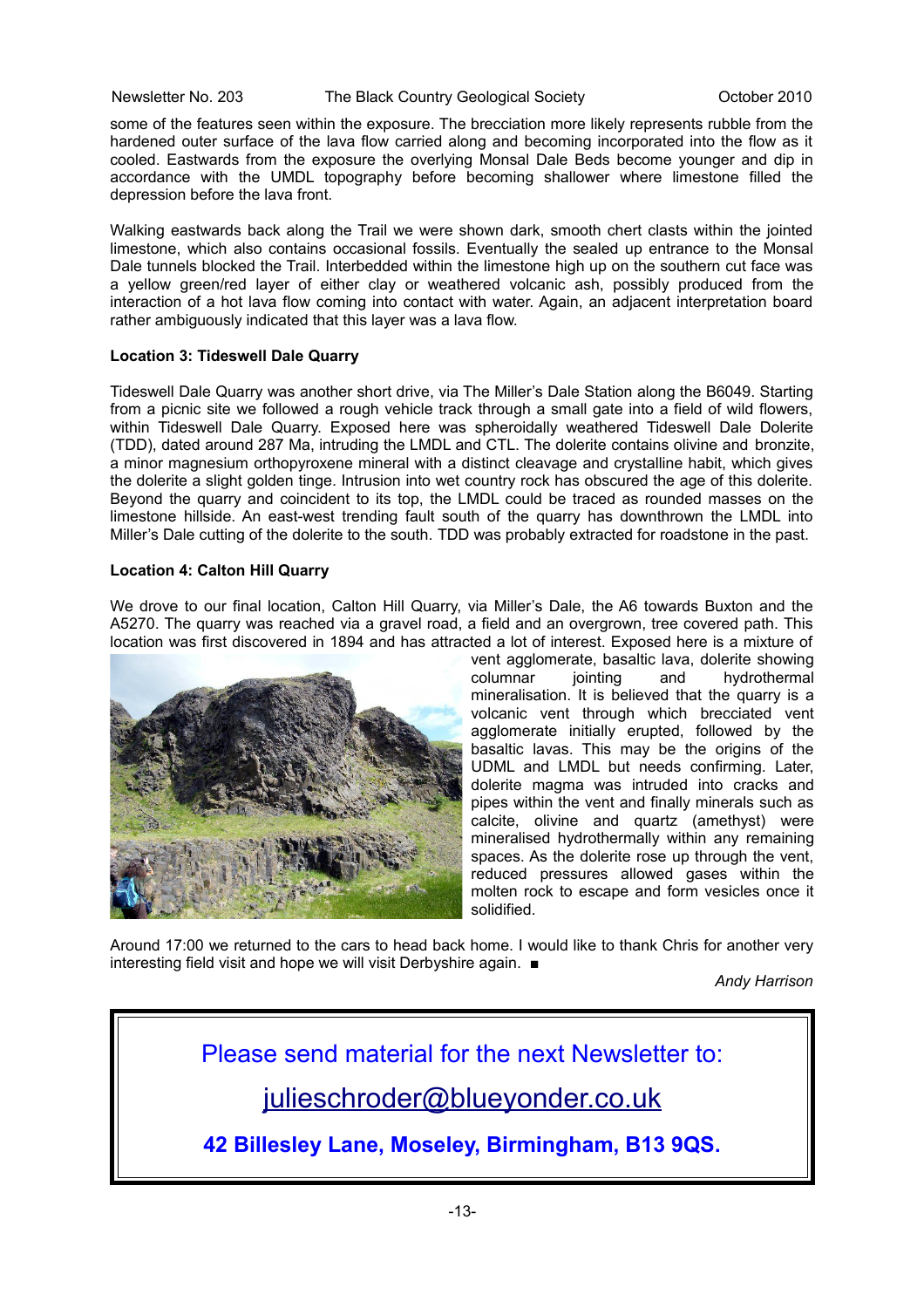#### **Geobabble**

Sorting out the loft turns up some interesting things, and in my case files of old geological leaflets, notes and letters. One email I recently discovered related to my interest in the final destinations of superb Silurian fossils originating in Dudley, mostly from the Wren's Nest. It was from an old friend of mine who now lives in Perth, Western Australia, who had responded to my request for information by telling me that there was prominently displayed in Western Australia Geology Museum, a "Crinoid from Dudley, Worc" (sic) together with many other typical Wenlock Limestone fossils. He followed this up by attending a lecture given by Ken McNamara in the University of Western Australia which houses the museum. At that time (2004) he was the Curator of Invertebrate Palaeontology; he is now a Senior Lecturer at the Cambridge Department of Earth Sciences. He explained that the fossils were part of the James Tennant Collection and outlined the interesting history of the collection, after paying tribute the Prof Hugh Torrens of Keele University for much of his source material.



*James Tennant*

James Tennant came to London in1824 at the age of 16 looking for work and was apprenticed to James Mawe in his mineral, fossil and shell shop at 149 Strand. He became manager in 1829 on Mawe's death, working with his widow. In 1838, through his influential contacts of 'gentlemen collectors' he was appointed to teach mineralogy at King's College, London and then became Professor of Geology. He died in 1879 having accumulated a number of outstanding mineral and fossil collections, containing many fine Dudley specimens. One collection was acquired by the British Museum, but the Keeper of Geology, Henry Woodward, decided to send it to Western Australia, where two of his relatives, Henry Page Woodward, Government Geologist and Bernard Woodward, Curator of Geology in the newly established Western Australia museum, were in need of good material. Thus nepotism resulted in Western Australia getting an excellent collection.

Unfortunately, transporting it was another matter. Heavy rock and mineral specimens were loosely packed alongside fossils. The softer specimens suffered greatly by the constant rolling of the vessel, the delicate Eocene fossils were ground to dust. Further calamities occurred when unloading at Freemantle, a boat capsized and several crates were submerged for a significant period. When they were finally unpacked it was found that the sea water had either removed the labels or made them illegible. Apparently labels were still being matched to specimens in 2004. However, what was salvaged forms the nucleus of an excellent collection containing fossil types that are poorly represented in Western Australia. Among them are several fossils that first saw the light of day at Dudley. ■

*Bill Groves*

#### **Members' Forum**

#### **An Unexpected Geological Gem**

In June this year I was invited to go on holiday with my daughter and family to Kintyre - provided I did not bore them with geology! My son-in-law comes from Campbeltown and his parents and 4 brothers still live there. The house we were renting was near Skipness with a wonderful view over the northern tip of Arran and a quick glance at the geology map showed the locality to be predominantly Dalradian schist with some intruded dykes, so I concluded that I could keep to the agreement. An hour or so quietly exploring the beach near the house should locate a few dykes. However, I did remember from a previous visit that Campbeltown did have a history of coal mining.

There are only two roads down through Kintyre; the main road to Campbeltown goes down the west coast and a very winding single track road down the east coast. Driving down the former on the first evening I noticed what looked like occasional raised beaches of reddish sandstone at Bellochantuy and Muasdale (see black areas on the simplified geological map). These I subsequently learned were small outcrops of Permian sandstone lying unconformably on the Dalradian schists over twice their age and which are related to much larger deposits underwater all round Kintyre. This fact I learned ►